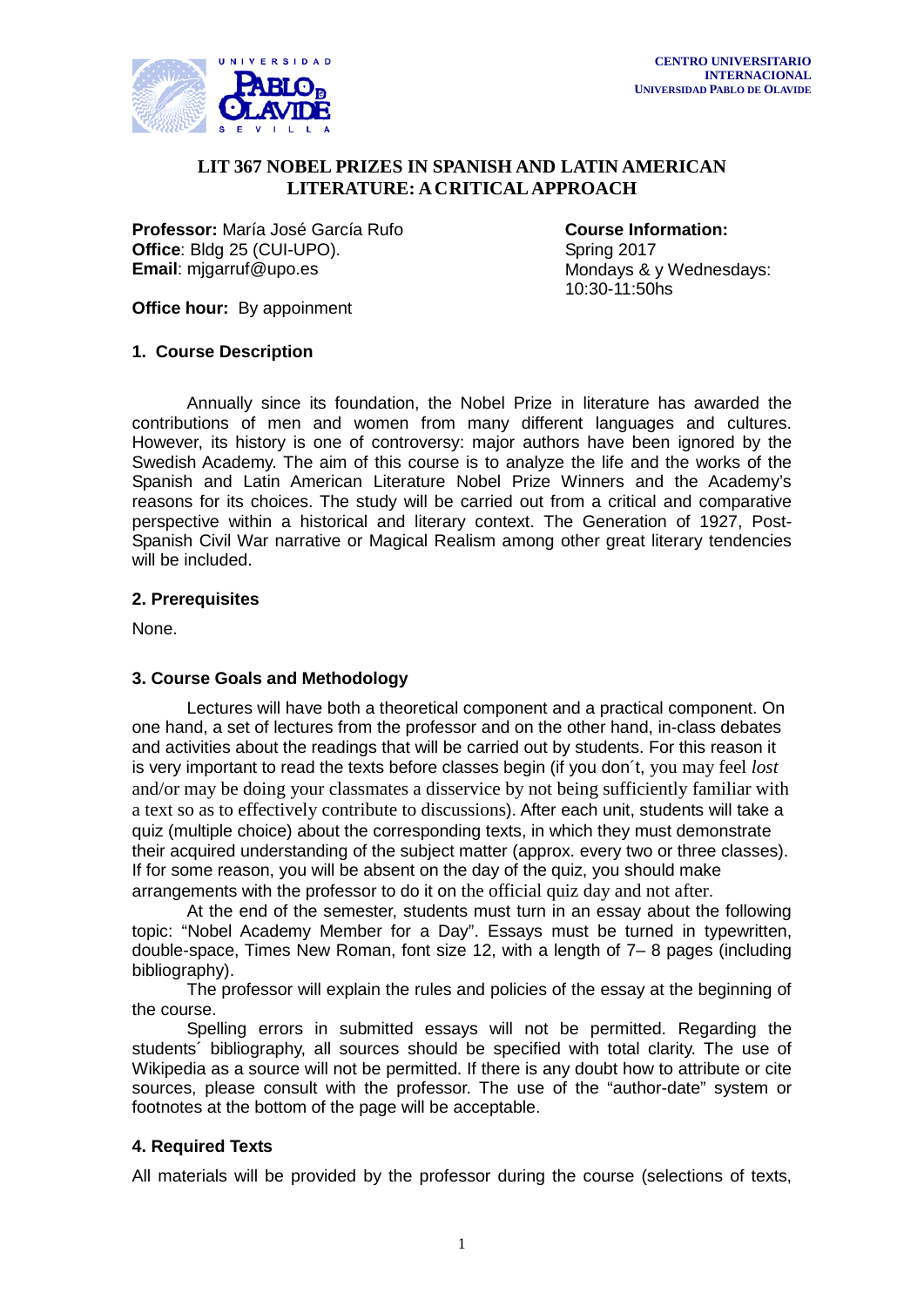

 theory, videos, power points, websites etc.). However, **each student is responsible for getting his/her own copy of the following books (we recommend that you get and bring the following editions before the start of the course):**

\*Benavente, Jacinto, *Los intereses creados/The Bonds of Interest (A Dual-Language Book),* Dover, NY, 2004.

Cela, Camilo José, *The Hive,* Dalkey Archive Pr. Library Binding edition, 2001.

Jiménez, Juan Ramón, *Platero y yo / Platero and I (ed. bilingüe español-inglés),* Dover, NY, 2004.

\*We will be looking at this text at the start of the course, so please make sure you have this copy by then.

### **WEBS**

Links and recommended sources on the official website**:** [www.nobelprize.org](http://www.nobelprize.org/)

Echegaray José, *The Great Galeoto. A Drama in Three Acts and a Prologue,* Boston: Richard G. Badger, 1914:

<https://archive.org/stream/greatgaleotodram00eche#page/12/mode/2up>

## **5. General Course Policies**

**-**Please keep your cell phones turned off during class.

-No food allowed in class.

-Use your computer for academic purposes only. Otherwise, your participation grade will be lowered.

### **6. Course Requirements and Grading**

Oral participation will be very important for success in this course. The goal is that every student actively participates in every class meeting. Students' attendance will be checked daily.

The final grade is broken down as follows: \*Participation 30%: Final Essay 25% Mid-term Exam 20% Final Exam 25%

Late submissions of homework, activities, or essays will not be allowed. If for some reason, a student cannot turn in the written homework by the due date, s/he should turn it in before, but never after. Submitting homework by email is not allowed (except for obvious and justifiable reasons, i.e. medical problems)**.**

**\***The participation grade will include the on-time submission of all written assignments and active involvement in class discussions (15%) and the sum of your grades from the quizzes and extra reading homework. (15%)

\*Very important: students who do not turn in their homework on time cannot receive a "10" (A+) in the participation grade.

Important dates: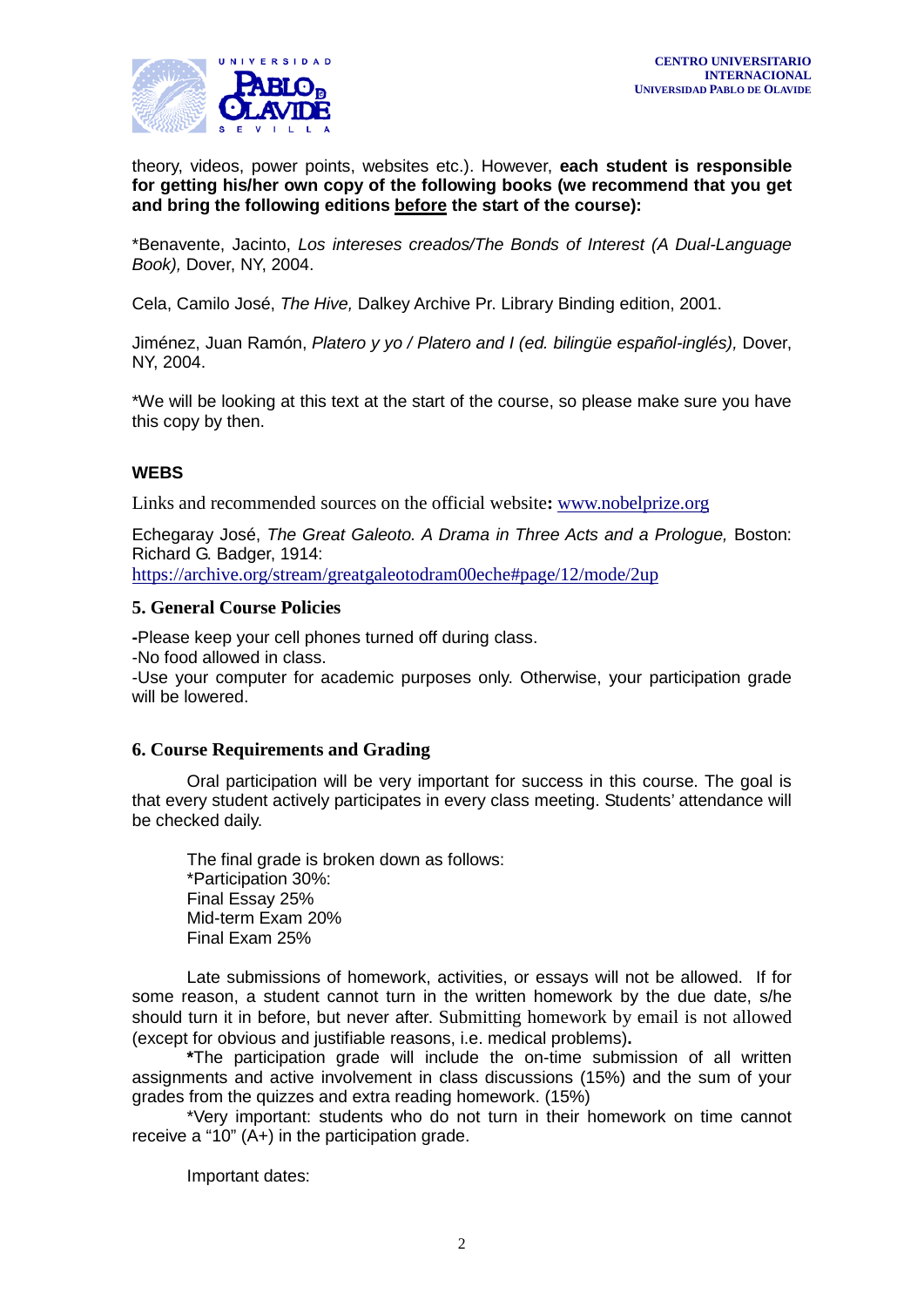

- Midterm Exam: 15 March (Wednesday).
- Final Exam: To Be Determined (15-19 May).
- Essay: Students must turn in rough drafts to the professor.
	- 1. 19 April (Wednesday). Last day to turn in rough drafts to the professor. Students are to notify the professor of the author they have selected before submission of their rough drafts.
	- 2. 26 April (Wednesday). All rough drafts will be returned to the students. They will be assigned a grade but this grade will serve only so as to give you an idea of the professor's assessment of your essay at this stage. This grade will not be final.
	- 3. 10 May (Wednesday). Last day to submit final essays. The professor will return them on the final exam day.

Exams will have the following structure:

The midterm exam and final exam will consist of multiple choice, questions about material presented in the lectures which is summarized in the power points and questions to develop related to authors and readings from the lessons.

\*There will be one practice test, similar to the midterm and final exam, just to help you review for the final exam and so as to familiarize you with the exam format.

### **7. Attendance and Punctuality**

Attendance is mandatory. More than 3 unexcused absences will result in the lowering of the final grade. Students with more than 2 such absences may not challenge the final grade received. Punctuality is required – lateness will be penalised by 0.5 (over 15 mins) or 1 absence (over 30mins). Students who were absent for medical reasons, must submit a physician's note upon their return to class. Students who miss class, regardless of the reason, must contact their professor in order to find out which material they have missed.

### **8. Missed or Late Work**

Unless otherwise stated, all assignments must be typed according to the guidelines given and must be submitted at the beginning of each class. No late assignments will be graded unless it is due to an excused absence (usually medical). Missed or late work will be automatically given a zero.

#### **9. Academic Dishonesty**

Academic integrity is a guiding principle for all academic activity at Pablo de Olavide University. Cheating on exams and plagiarism (which includes copying from the internet) are clear violations of academic honesty. A student is guilty of plagiarism when he or she presents another person's intellectual property as his or her own. The penalty for plagiarism and cheating is a failing grade for the assignment/exam and a failing grade for the course. Avoid plagiarism by citing sources properly (using footnotes or endnotes and a bibliography).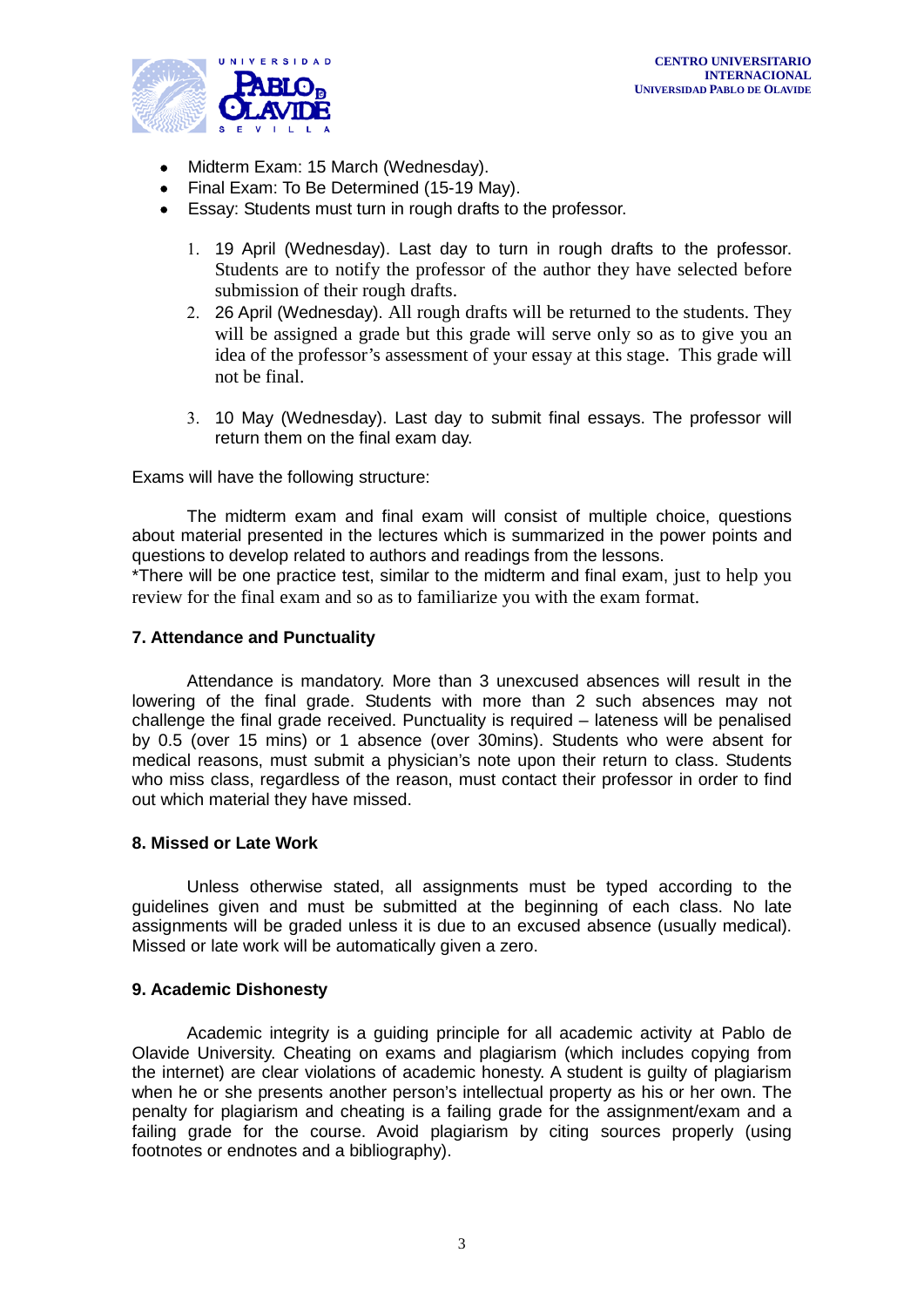

### **10. Students with Disabilities**

If you have a disability that requires special academic accommodation, please speak to your professor within the first three (3) weeks of the semester in order to discuss any adjustments. It is the student's responsibility to provide the International Center with documentation confirming the disability and the accommodations required (if you have provided this to your study abroad organization, they have most likely informed the International Center already but please confirm).

### **11. Behavior Policy**

Students are expected to show integrity and act in a professional and respectful manner at all times. A student's attitude in class may influence his/her participation grade. The professor has a right to ask a student to leave the classroom if the student is unruly or appears intoxicated. If a student is asked to leave the classroom, that day will count as an absence regardless of how long the student has been in class.

### **12. Course Schedule**

**\*Very important: The following schedule is an ideal proposal.** The professor will always take into account students´ learning speed and their opinions. Therefore, the schedule will be susceptible of change in benefit of students except for the exam dates.

### **1. Introduction to the Nobel Prize.**

### **2. Nobel Prizes in Spanish Literature: Selection. Followers and detractors. Life and works.**

-José Echegaray y Jacinto Benavente: The forgotten. The Spanish Theater in the end of the 18<sup>th</sup> and in the beginning of the 19<sup>th</sup> century. Readings: *The Great Galeoto and The Bond of Interests*.

-Juan Ramón Jiménez: The universal Andalusian. From Modernism to *God Desired and Desiring. Readings*: *Platero and I.*

*-*Vicente Aleixandre and the Generation of 27. The Spanish Surrealism. Readings: *Destruction or Love,* among others (selected poems).

-Camilo José Cela: Post-Spanish Civil War narrative: *The Hive.*

### **3. Nobel Prizes in Latin American Literature: Selection. Followers and detractors. Life and works.**

#### **-The Latin American poetry and essay:**

-Gabriela Mistral: The First Latin American Nobel: "What the soul is to

the body, so is the artist to his people". Readings: *Sonnets of Death, Despair, Tenderness,* among other (selected poems).

-Pablo Neruda. From *Twenty Love Poems and a Song of Despair* to *Canto general,* among others (selected poems).

-Octavio Paz. Sensuality and humanism. *Sun Stone* (selected poems) and *The Labyrinth of Solitude and Sor Juana Inés de la Cruz or The Traps of Faith* (selection).

#### **-The Latin American Novel:**

-Magical Realism: Miguel Ángel Ásturias. The indigenous world (myths and reality). Gabriel García Márquez, *One Hundred Years of Solitude* (selection of chapters)

-Mario Vargas Llosa. Innovation and commitment. Readings: *The Time of the Hero, The War of the End of the World ,The Feast of the Goat,* among others (selection).